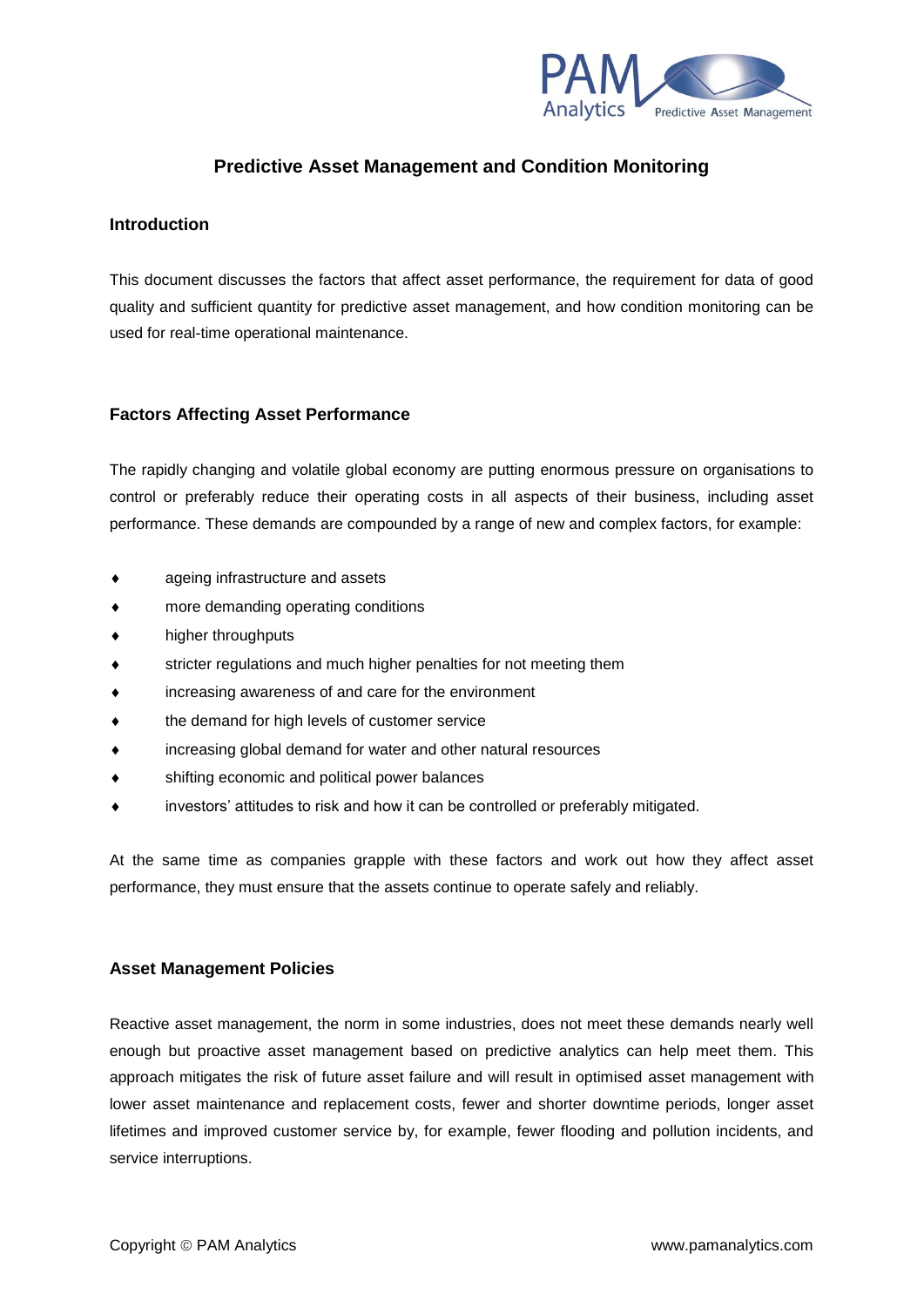An unnamed American executive has been quoted as saying 'Most current practice is to wait for the service-failure event and judge performance by reacting to it, because the utility doesn't get credit from regulators or the media for preventing leaks that the public doesn't know about'. The method by which the additional costs are paid for varies between countries. For example, in the UK, Australia and Israel the regulators fine the utilities very heavily but in other countries the costs are passed on to customers. Given this difference in approach, it is not surprising that utilities that have to pay for their own failings are keener than other utilities to adopt newer technologies and tools (*Harvard Business Review*, March 2017).

#### **Data Quality, Data Quantity and Implementing a Predictive Asset Management System**

Unfortunately, some organisations do not have accurate or up-to-date information on asset performance but this situation is changing as organisations become increasingly aware of the value of their data and how they can be used to improve the performance of the organisation. Poor quality data and insufficient data limit the extent to which the value of the data can be realised and used to improve asset performance as measured by lower costs, less unscheduled downtime and improved customer service. All these outcomes will have adverse consequences on the financial and operational performance of organisations.

The amount of data being collected and stored is increasing, and the rate at which this is happening is itself increasing. All these data provide very rich foundations for optimising asset management using predictive analytics and simulation. This will in turn improve the financial and operational performance of organisations. However, a word of caution is required − the abundance of data must not be confused with the different and separate subject of data quality – data quality and data quantity do not go handin-hand: *more data does not necessarily mean better quality data* (see *Data Quality* in [Modelling\)](http://www.pamanalytics.com/analytics_modelling.html).

Implementing and then using a proactive asset management system based on predictive analytics and accurately recorded data can require a cultural change in organisations. Initial scepticism about such systems due to, for example, fear of the unknown and a reluctance to change can be overcome by explaining why the current system does not meet future requirements and how the new system meets them, for example the requirement for much less reactive maintenance. Such a cultural change is a major undertaking and needs detailed planning and explanation to gain the confidence of staff.

## **Condition Monitoring Data**

Condition Monitoring (CM) is being used increasingly in asset management to improve proactive asset management. It provides real-time information at high frequency, for example every 15 or 30 minutes,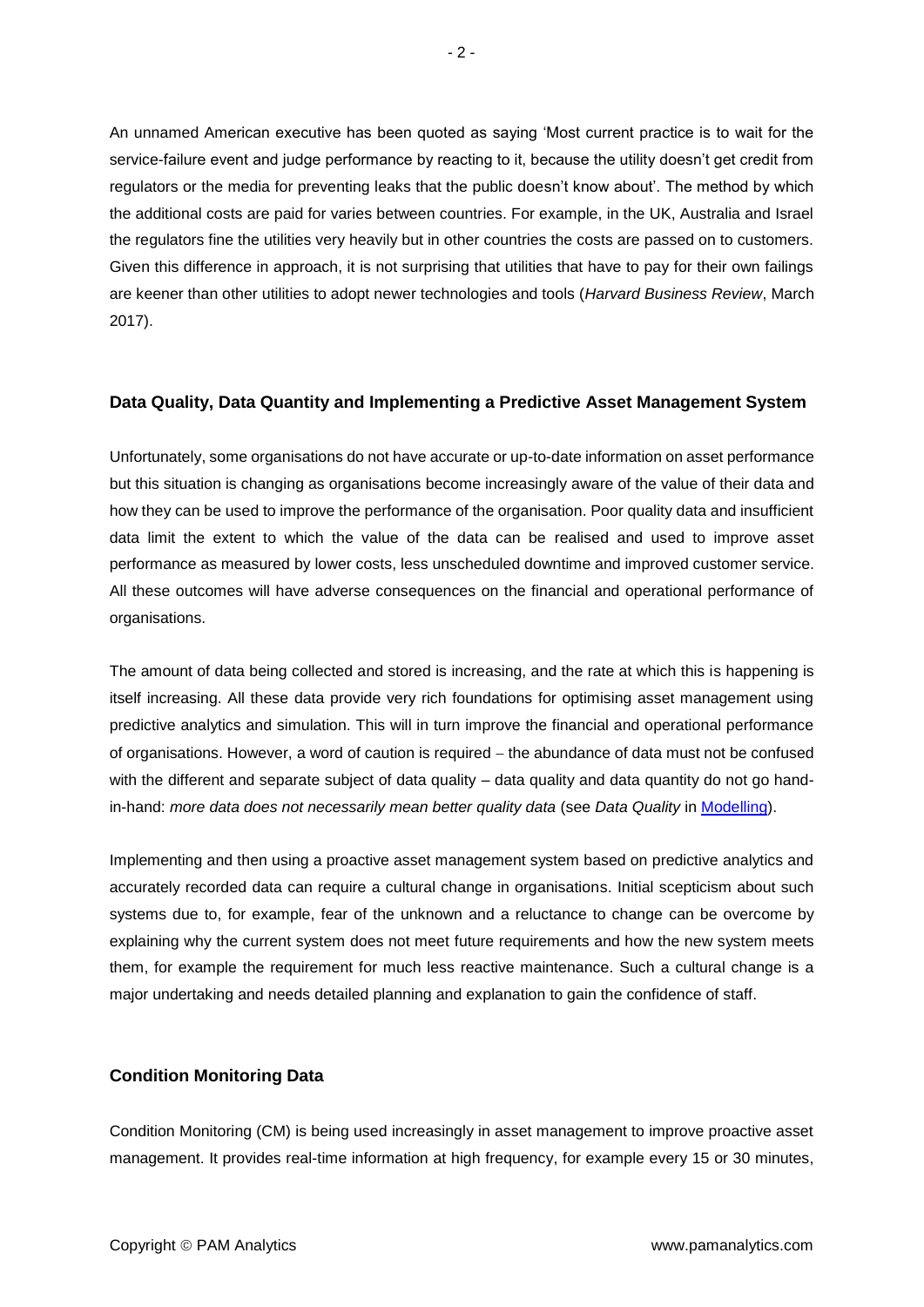on the performance of assets by monitoring parameters that reflect the condition of the assets, for example vibration frequency, oil viscosity and temperature. CM data are leading indicators of possible imminent failure and are analysed, modelled and projected forward in real-time to give warning using the RAG system of problems due to, for example, a temperature close to its threshold value that may cause the asset to fail or not perform optimally. The cause of the warning can then be investigated and the necessary proactive maintenance carried out.



The condition of an asset is determined by many factors. The CM parameter must be sensitive and respond rapidly to changes in the condition of the asset for it to be an effective leading indicator of possible asset failure. Additionally, the forecasts must reflect the very recent values of the parameter. These considerations determine the most appropriate forecasting model for CM data. The sampling frequency of the data depends on a number of factors, including the role and criticality of the asset.

## **Modelling Condition Monitoring Data**

CM data are time series data, i.e. observations at regular frequency. Since CM is used in real-time, the model for CM data must be simple and able to be calibrated and updated quickly and easily. The highly autocorrelated nature of CM data, i.e. the observation at time *t* is strongly correlated with the observation at time *t* −1, suggests that a univariate time series model is the most appropriate forecasting model (a univariate model is a model in which the value of the series at time *t* is only calculated from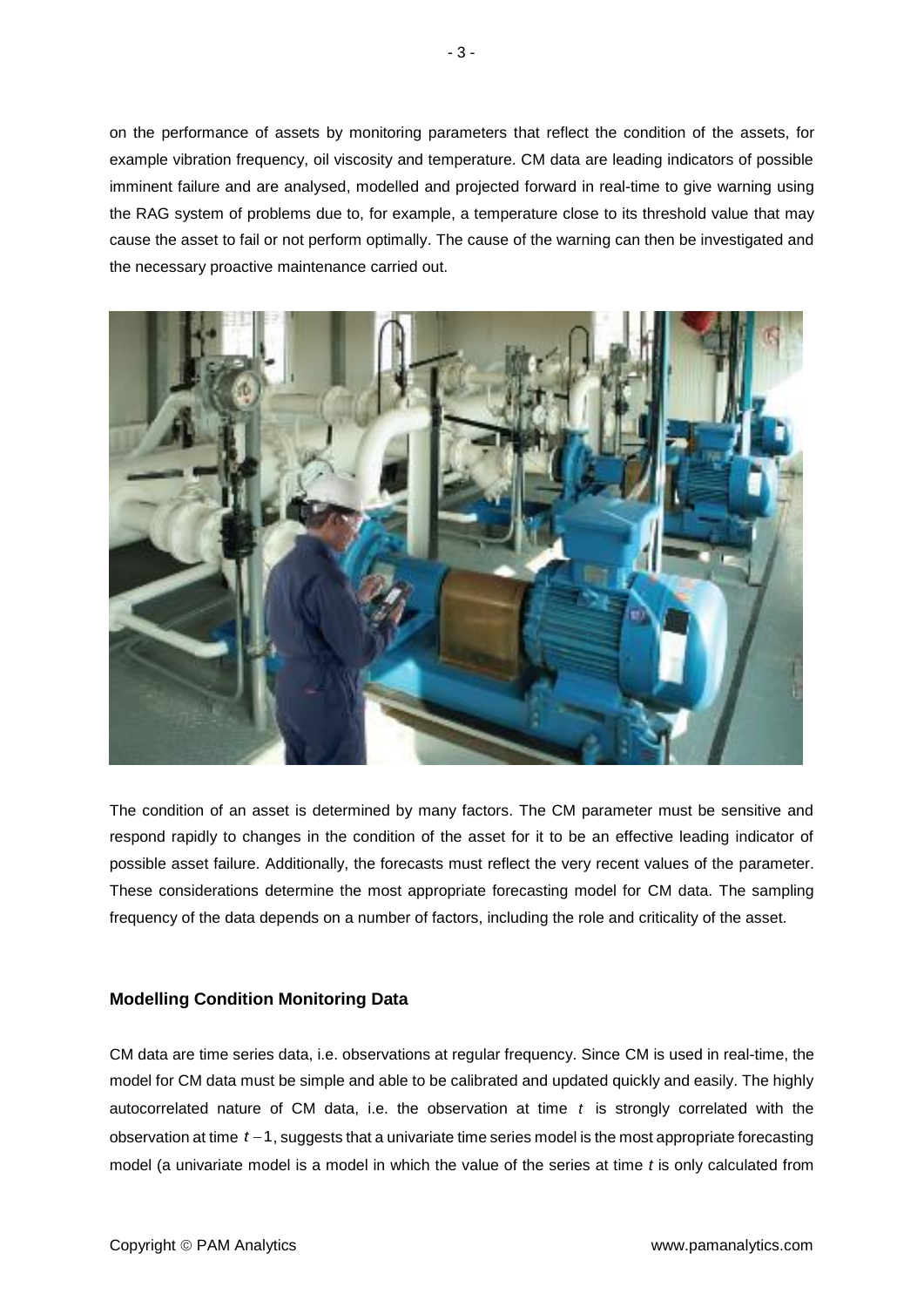- use a finite number of observations with more recent observations having higher weights
- have one parameter that can be calculated and updated quickly and easily
- generate non-linear forecasts (the world is non-linear)
- be able to be applied to a range of asset parameters.

The model should only be used for short-term forecasting (because of the high sampling frequency). The forecasts will show if the signal is level or if it may be trending towards its threshold value or if the change in level is permanent and indicating possible failure. It is for these reasons that CM data are used for operational asset management to address immediate operational issues − CM data cannot address tactical and strategic issues.

A circular situation arises when trying to develop dynamic multivariate forecasting models for CM data. Such models have static, i.e. time invariant, predictors and dynamic CM predictors measured at the same frequency as the target CM variable. Each dynamic predictor requires its own multivariate forecasting model and so a set of simultaneous equations is generated. The equations must be specified, calibrated, and solved regularly and frequently – not a viable task when results are required in real-time.

Other aspects of CM are discussed in *Asset Maintenance Policies* in [PAM System.](http://www.pamanalytics.com/PAM.html)

## **Using Condition Monitoring Data and Asset Performance Data Together**

CM data and asset performance, i.e. maintenance and failure, data are sampled at very different frequencies. CM data are sampled and modelled at high frequency, for example half-hourly, whereas asset performance data are modelled at much lower frequencies, for example monthly. Sampling CM data and asset performance data at the same frequency is not realistic because the compromise frequency would be too low for CM data and too high for performance data. Since it is not clear how to combine the two sets of data (because of their different frequencies), they cannot be used in the same model and so it is best to regard them as meeting different needs for monitoring and modelling asset performance.

CM identifies imminent operational issues and potential failures whereas performance data are used for longer term asset management optimisation. Thus, the two approaches lead to different measures of asset performance, one at the micro time level and one at the macro time level.